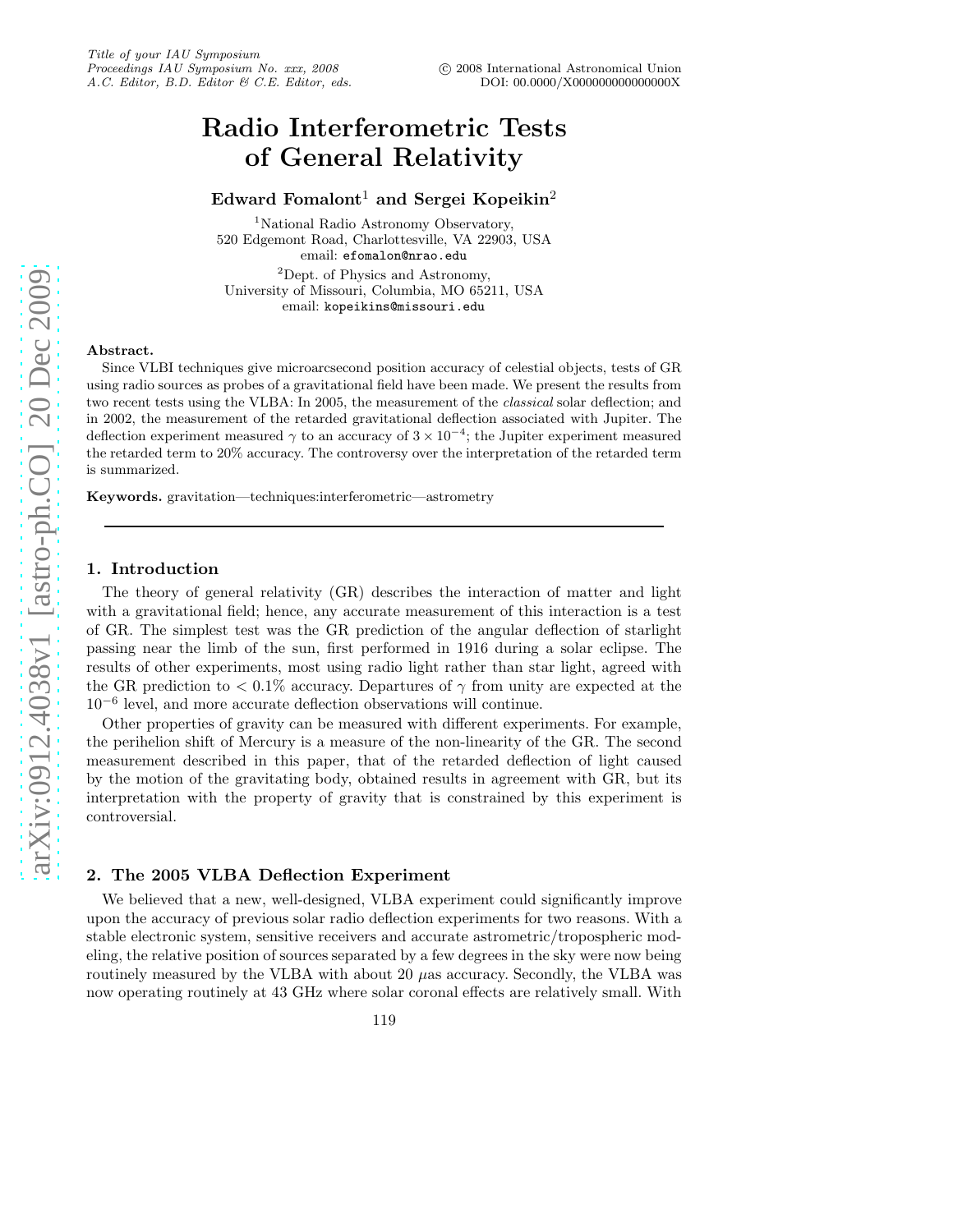

<span id="page-1-0"></span>Figure 1. Source Configuration and Observation Dates for the 2005 October Deflection Experiment:

a typical troposphere coherence time of 1 min (maximum integration time per observation) and the compactness of most quasars, several groups of quasars within a five degree region near the ecliptic were easily detectable. The source configuration that we selected for the October experiment is shown in Fig. [1.](#page-1-0)

We observed on 8 days, each for a period of 5 hours. On October 1 and 18, the relative gravitational and coronal bending was less than  $2 \mu$ as so the undeflected relative positions for the sources could be determined. Also, any significant structural changes of the quasars over the experimental period could be ascertained (none were seen). Significant relative gravitational bending was obtained on the other observing days. The observations on each day were identical. Each source was observed for 45 sec with a switching time of about 25 sec, in the sequence: 3C279, J1304, 3C279, J1256, 3C279, J1258, 3C279, J1304, etc. As long as the phase between subsequent 3C279 observations could be connected, this observing scheme accurately determined the source relative positions.

In order to determine the coronal refraction at 43 GHz, we time-shared the observations on each day among 43, 23, and 15 GHz. This was done by using the source observing sequence noted above, but switching frequencies every 25 minutes. In this manner we determined the relative position of the sources at any one frequency in each 25-min block to an accuracy of  $\sim 100$  µsec. By comparing the source positions as a function of frequency, we determined any significant frequency dependent position change. However, when a source was closer than about 2.2° of the sun, the coronal refraction *vibrated* the source position at 43 GHz more than 50 µsec over a time scale of a few seconds, making the phase tracking impossible to follow. Hence, all data were phase unstable for October 7 and several sources could not be used on October 5, 6 and 9. An additional 10% of the data were lost for some VLBA telescopes during periods of poor weather.

As a rough guide to the experiment sensitivity, at 43 GHz the typical accuracy for the relative position between two sources over one five hour period was about 0.07 mas. With a relative gravitational deflection 100 mas for most observing days, we obtained a deflection accuracy of 1 part in 1400 (0.0007) for each source-pair and day. When all source-pairs and are averaged at 43 GHz, we obtain  $(\gamma - 1) = -0.00070 \pm 0.00040$  (rms error). If we include the 23 GHz and 15 GHz data to remove the small coronal bending, we obtain  $(\gamma - 1) = -0.00006 \pm 0.00027$ , our best estimate.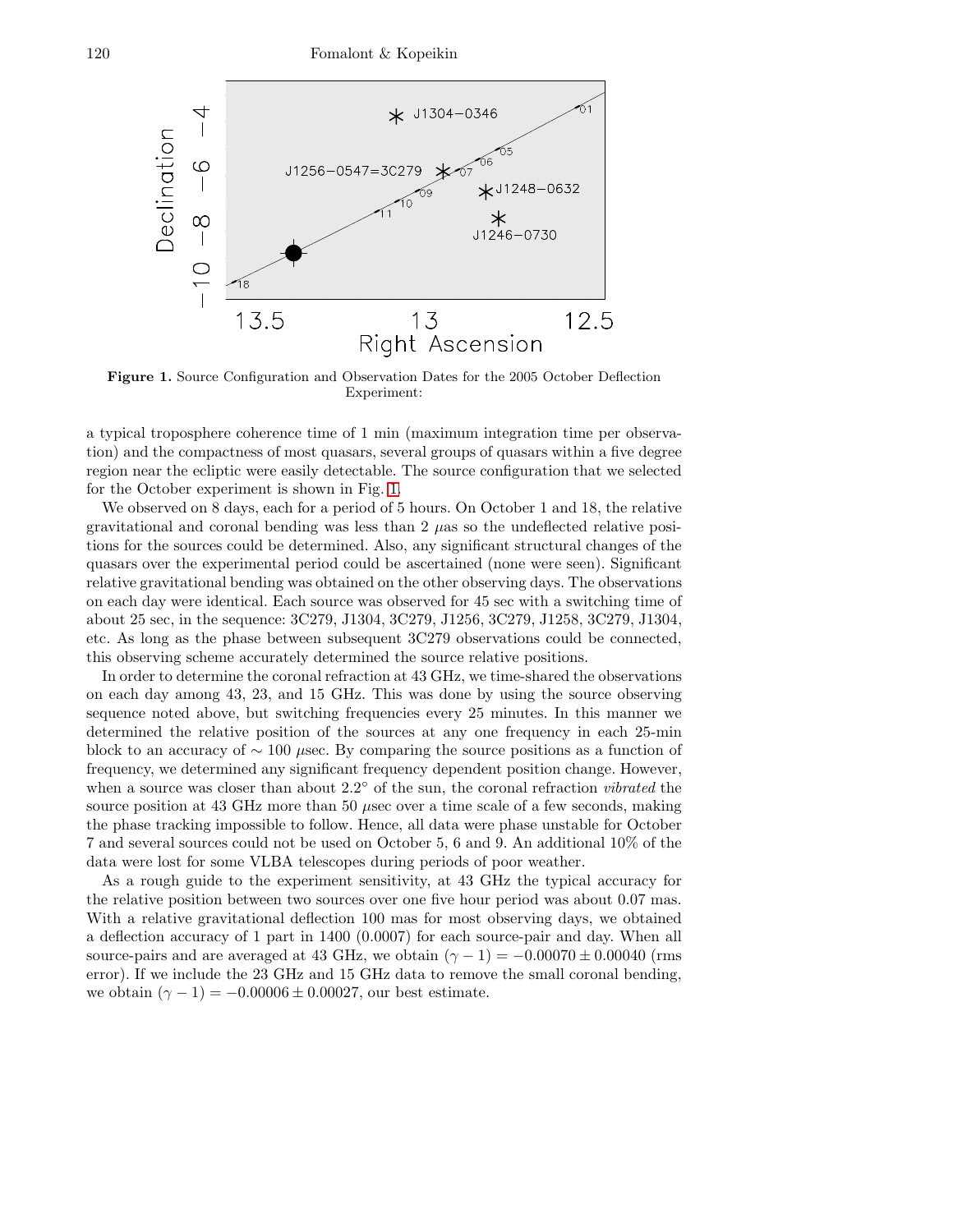We believe that we can increase the experiment accuracy by a factor two to three. First, a group of sources in May when the sun is at a more northern declination will improve the astrometric quality of the data. Second, the most accurate results are obtained when the sources are between 3◦ to 5◦ from the sun. Third, the 2005 experiment scheduled too much time with sources too near the sun and not enough time at these intermediate solar separations. Finally, most of the observation time should be made at 43 GHz, with perhaps 25% of the time at 23 GHz to remove the significant coronal bending.

### 3. The 2002 Jupiter Deflection Experiment

On September 8, 2002, Jupiter passed within 3.7 ′ of the quasar J0842+1835. Such a close passage of Jupiter with a bright quasar (0.4 Jy, among the brightest 1000 sources) occurs on average once every 20 years. A similar encounter in 1988 with a different bright quasar was observed, and the gravitational deflection of about 1 mas was detected by Treuhaft & Lobe (1991). Our goal was to measure not only the radial deflection, but the retarded component as well. The relevant parameters at closest approach are shown in Fig. [2.](#page-3-0) The maximum radial deflection was  $1190 \mu$ as and occurred at 16:30 UT on September 8. Because of the motion of Jupiter, there is a retarded deflection component of 51  $\mu$ as opposite to the direction of motion of Jupiter, and is within reach with the VLBA.

The details of the experiment and the results have been published by Fomalont & Kopeikin (2003). The VLBA observed at 8.4 GHz and observations switched between J0842+1835 with another quasar about  $0.8^{\circ}$  east J0839+1802, and with J0854+2006, about 3.4° to the west. A complete cycle took about 5 minutes. Five observing days, each 7 hours long, were made on September 4, 7, 8, 9, 12. Since the retarded term was significant only on September 8, the other four days were used to measure the undeflected position of the sources and to determine realistic errors.

These three quasars were positioned nearly linearly in the sky; hence, the appropriate combination of the measured phases for J0839 and J0854 not only removed the temporal troposphere and ionosphere refraction changes, but also the effect quasi-stationary phase gradients at the position of J0842. These systematic phase gradients are caused by many small astrometric effects (antenna location offsets, earth-orientation modeling errors), as well as troposphere and ionospheric structure from two to twenty degrees in the sky. The use of two calibrators rather than one reduced the residual position uncertainty per day from about 25  $\mu$ as to about 10  $\mu$ as (Fomalont (2003)).

Both the radial and retarded deflections were easily detected. Analysis of the radial deflection gave  $\gamma = 1.01 \pm 0.03$ . The GR prediction of the retarded deflection varied between 41 and 51  $\mu$ as on September 8, and the ratio of the measured retarded deflection to the GR prediction (assumes that the velocity associated with the retardation is the speed of light) was  $0.98 \pm 0.19$ .

The experiment confirms the GR prediction for the retarded deflection at the 20% level. A useful question is: what property of gravity is constrained by this experiment? Our interpretation is that the retardation is a measure of the propagation speed of gravity, and is related to a gravito-magnetic field associated with currents (motion) of matter (Kopeikin & Fomalont (2007)).

A summary of other interpretations has been compiled by Will (2008). The basic disagreement is whether the speed of propagation of light or gravity (c) can be manifested in  $(v_j/c)$  terms or only in  $(v_j/c)^2$  terms, where  $v_j$  is the velocity relevant to the object. More specifically, Asada (2002) claims that the speed of light was determined. Will (2003) believes that the PPN parameter  $\alpha_1$  was measured, albeit poorly. Carlip (2004) finds the